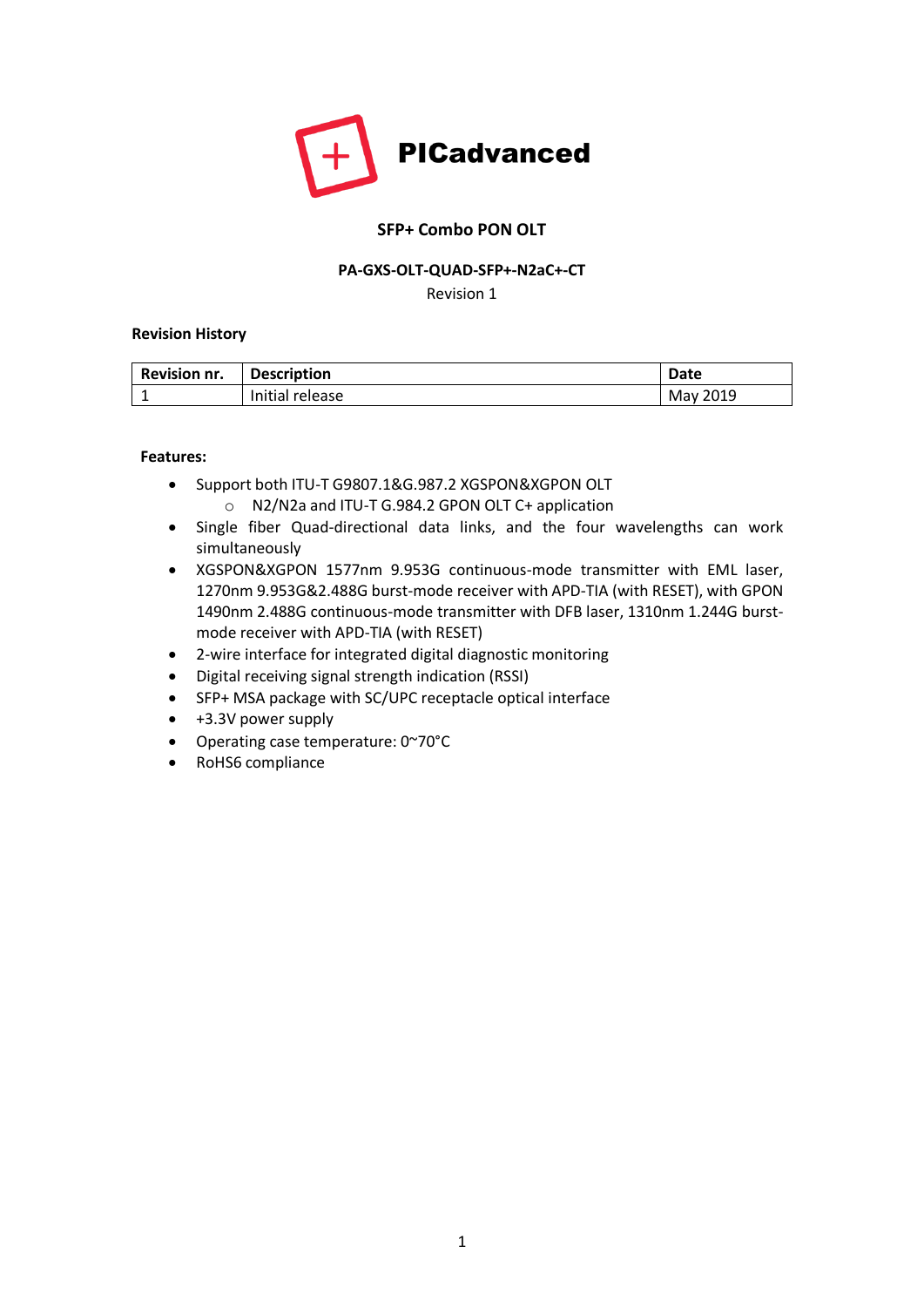



#### *Figure 1. Diagram*

| <b>Operating Condition</b>         |      |                |                |      |
|------------------------------------|------|----------------|----------------|------|
| Parameter                          | Unit | Min.           | <b>Typical</b> | Max. |
| Storage Temperature                | °C   | -40            |                | 85   |
| Operating Case Temp for C-temp     | °C   | 0              |                | 70   |
| <b>Storage Humidity</b>            | %    | 5              |                | 90   |
| <b>Operating Relative Humidity</b> | %    | 5              |                | 85   |
| Power Supply Voltage (3.3V)        | v    | 3.15           | 3.3            | 3.45 |
| <b>Total Power Consumption</b>     | W    |                |                | 4    |
| Damage Threshold for Receiver      | dBm  | $-3$           |                |      |
| Bit Rate for Tx 1577nm             | Gbps | 9.953          |                |      |
| Bit Rate for Rx 1270nm             | Gbps | 2.488<br>9.953 |                |      |
| Bit Rate for Tx 1490nm             | Gbps | 2.488          |                |      |
| Bit Rate for Rx 1310nm             | Gbps | 1.244          |                |      |

#### **Characteristics**

All performance is specified at whole working temperature and conditions

| Parameter                                        | Unit      | Min.  | <b>Typical</b>                        | Max.  |
|--------------------------------------------------|-----------|-------|---------------------------------------|-------|
| XGSPON&XGPON 1577nm 9.953G Transmitter           |           |       |                                       |       |
| TX Central Wavelength                            | nm        | 1575  | 1577                                  | 1580  |
| Spectral Width (-20dB)                           | nm        |       |                                       | 1     |
| <b>SMSR</b>                                      | dB        | 30    |                                       |       |
| Mean Launched Power (N2/C+ BOL)                  | dBm       | 4.5   |                                       | 7     |
| Mean Launched Power (N2/C+ EOL)                  | dBm       | 4     |                                       | 7     |
| Mean Launched Power (TX Off)                     | dBm       |       |                                       | $-45$ |
| <b>Extinction Ratio</b>                          | dB<br>8.2 |       |                                       |       |
| <b>Optical Return Loss Tolerance</b>             | dB        | $-15$ |                                       |       |
| Transmitter Mask (PRBS2 <sup>31</sup> -1@9.953G) |           |       | Compliant With ITU-T G.9807.1&G.987.2 |       |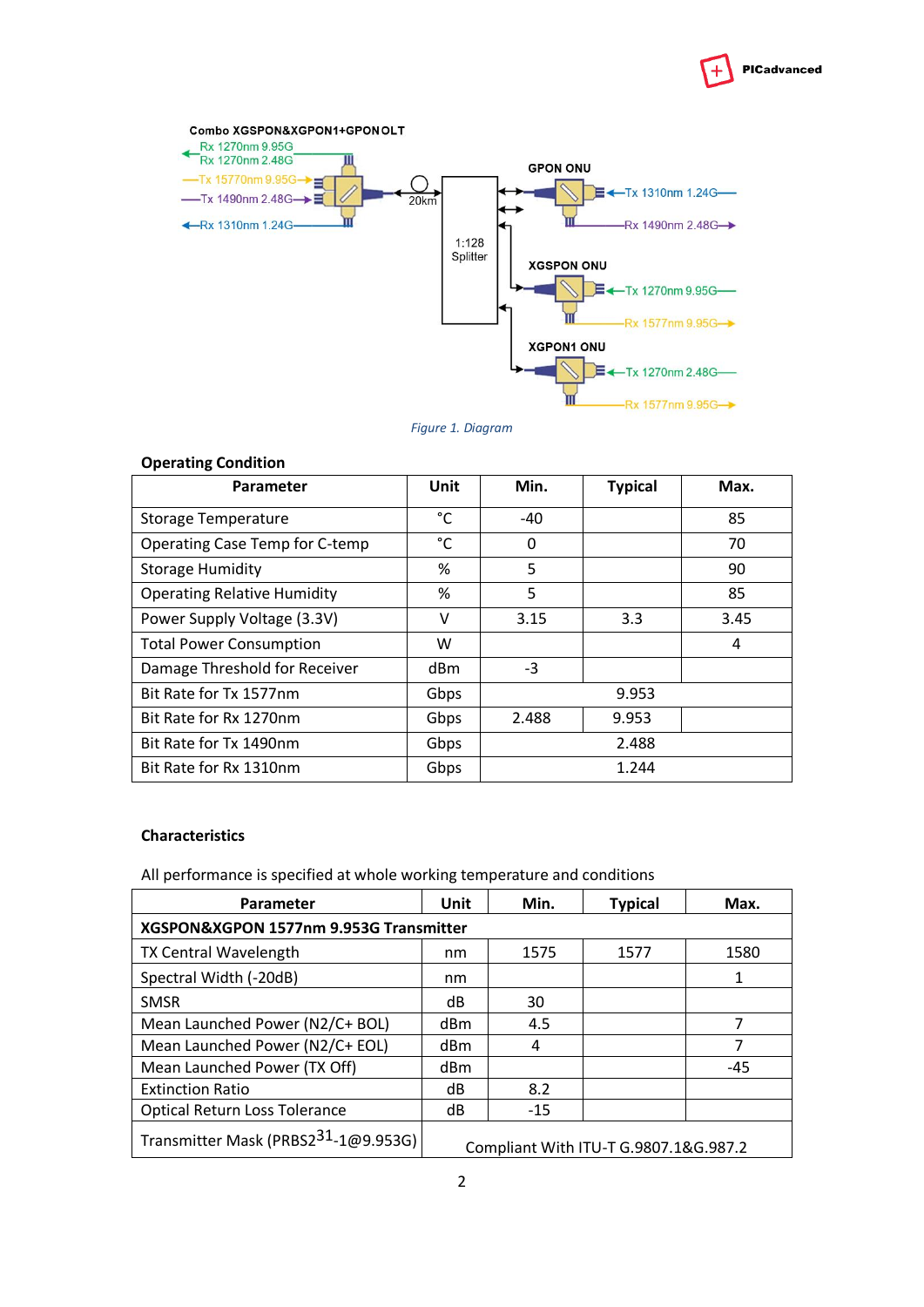| XGSPON 1270nm 9.953G Receiver   |            |                 |        |      |         |
|---------------------------------|------------|-----------------|--------|------|---------|
| Receive Wavelength              |            | nm              | 1260   | 1270 | 1280    |
| Sensitivity (N2/C+ EOL)         |            |                 |        |      |         |
| (PRBS2 <sup>31</sup> -1@9.953G, | $ER=8.2$   | dBm             |        |      | $-28.5$ |
| BER<10 <sup>-3</sup> )          |            |                 |        |      |         |
| Overload (N2/C+)                |            | dBm             | $-6.5$ |      |         |
| Settling time                   |            | ns              |        |      | 100     |
| <b>SD Assert Level</b>          |            | d <sub>Bm</sub> |        |      | $-29$   |
| SD De-assert Level              |            | dBm             | $-45$  |      |         |
| SD Hysteresis                   |            | dB              | 0.5    |      | 6       |
| XGPON 1270nm 2.488G Receiver    |            |                 |        |      |         |
| Receive Wavelength              |            | nm              | 1260   | 1270 | 1280    |
| Sensitivity (N2a/C+ EOL)        |            |                 |        |      |         |
| (PRBS2 <sup>23</sup> -1@2.488G, | $ER = 8.2$ | dBm             |        |      | $-30.5$ |
| BER<10 <sup>-4</sup> )          |            |                 |        |      |         |
| Overload (N2a/C+)               |            | dBm             | -8     |      |         |
| <b>SD Assert Level</b>          |            | dBm             |        |      | $-31$   |
| SD De-assert Level              |            | dBm             | $-45$  |      |         |
| <b>SD Hysteresis</b>            |            | dB              | 0.5    |      | 6       |

| <b>Parameter</b>                           | Unit            | Min.  | <b>Typical</b>               | Max. |
|--------------------------------------------|-----------------|-------|------------------------------|------|
| GPON 1490nm 2.488G Transmitter             |                 |       |                              |      |
| <b>TX Central Wavelength</b>               | nm              | 1480  | 1490                         | 1500 |
| Spectral Width (-20dB)                     | nm              |       |                              | 1    |
| Side Mode Suppression Ratio                | dB              |       |                              |      |
| (SMSR)                                     | 30              |       |                              |      |
| Mean Launched Power (C+ BOL)               | dB <sub>m</sub> | 4     |                              | 7    |
| Mean Launched Power (C+ EOL)               | dBm             | 3     |                              | 7    |
| Mean Launched Power (TX Off)               | dBm             |       |                              | -45  |
| <b>Extinction Ratio</b>                    | dB              | 8.2   |                              |      |
| <b>Optical Return Loss Tolerance</b>       | dB              | $-15$ |                              |      |
| <b>Transmitter and dispersion Penalty</b>  | dB              |       |                              | 1    |
| Transmitter Mask (PRBS $2^{23}$ -1@2.488G) |                 |       | Compliant With ITU-T G.984.2 |      |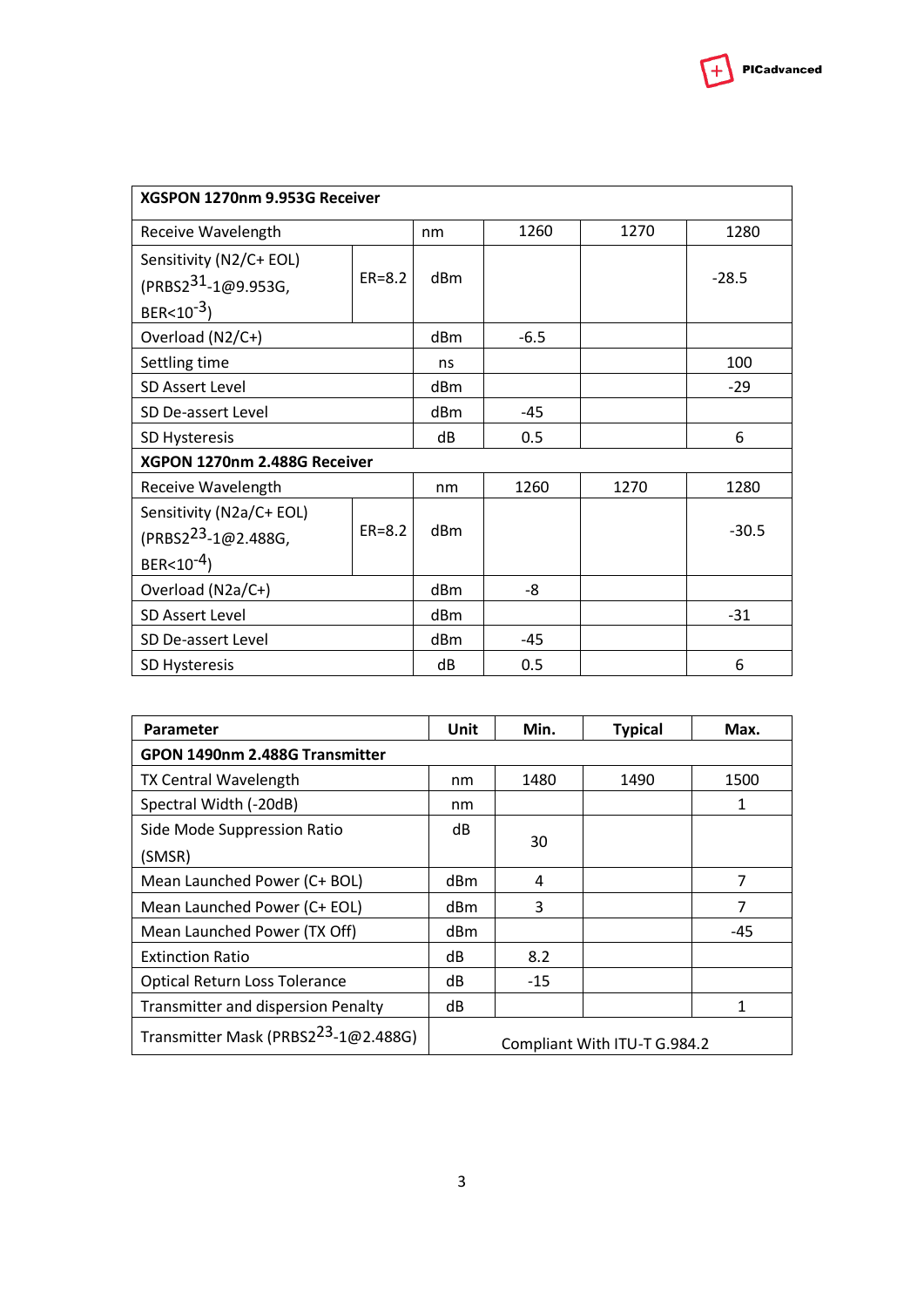

| GPON 1310nm 1.244G Receiver                                                             |     |       |      |       |
|-----------------------------------------------------------------------------------------|-----|-------|------|-------|
| Receive Wavelength                                                                      | nm  | 1290  | 1310 | 1330  |
| Sensitivity (C+ BOL)<br>(PRBS2 <sup>23</sup> -1 @1.244G, ER=10, BER< 10 <sup>-4</sup> ) | dBm |       |      | $-33$ |
| Sensitivity (C+ EOL)<br>$(PRBS2^{23} - 1 \oslash 1.244G, ER=10, BER10^{-4})$            | dBm |       |      | $-32$ |
| Overload (C+)                                                                           | dBm | $-11$ |      |       |
| Receiver Range Burst Mode Dynamic                                                       | dB  | 15    |      |       |
| <b>SD Assert Level</b>                                                                  | dBm |       |      | $-33$ |
| SD De-assert Level                                                                      | dBm | -45   |      |       |
| <b>SD Hysteresis</b>                                                                    | dB  | 0.5   |      | 6     |

| Parameter                                   | Unit | Min. | <b>Typical</b> | Max.       |
|---------------------------------------------|------|------|----------------|------------|
| <b>Electrical Interface Characteristics</b> |      |      |                |            |
| Data Input Swing Differential/TX            | mV   | 120  |                | 800        |
| XGSPON&XGPON Data Output                    | mV   | 400  |                | 800        |
| <b>Swing Differential/RX</b>                |      |      |                |            |
| <b>GPON</b><br>Swing<br>Output<br>Data      | mV   | 600  |                | 1600       |
| Differential/RX                             |      |      |                |            |
| Data Differential Impedance                 | Ω    | 90   | 100            | 110        |
| LVTTL Output High                           | v    | 2.4  |                | <b>Vcc</b> |
| <b>LVTTL Output Low</b>                     | ν    | 0    |                | 0.4        |
| <b>LVTTL Input High</b>                     | v    | 2.0  |                | $Vcc+0.3$  |
| LVTTL Input Low                             | v    | 0    |                | 0.8        |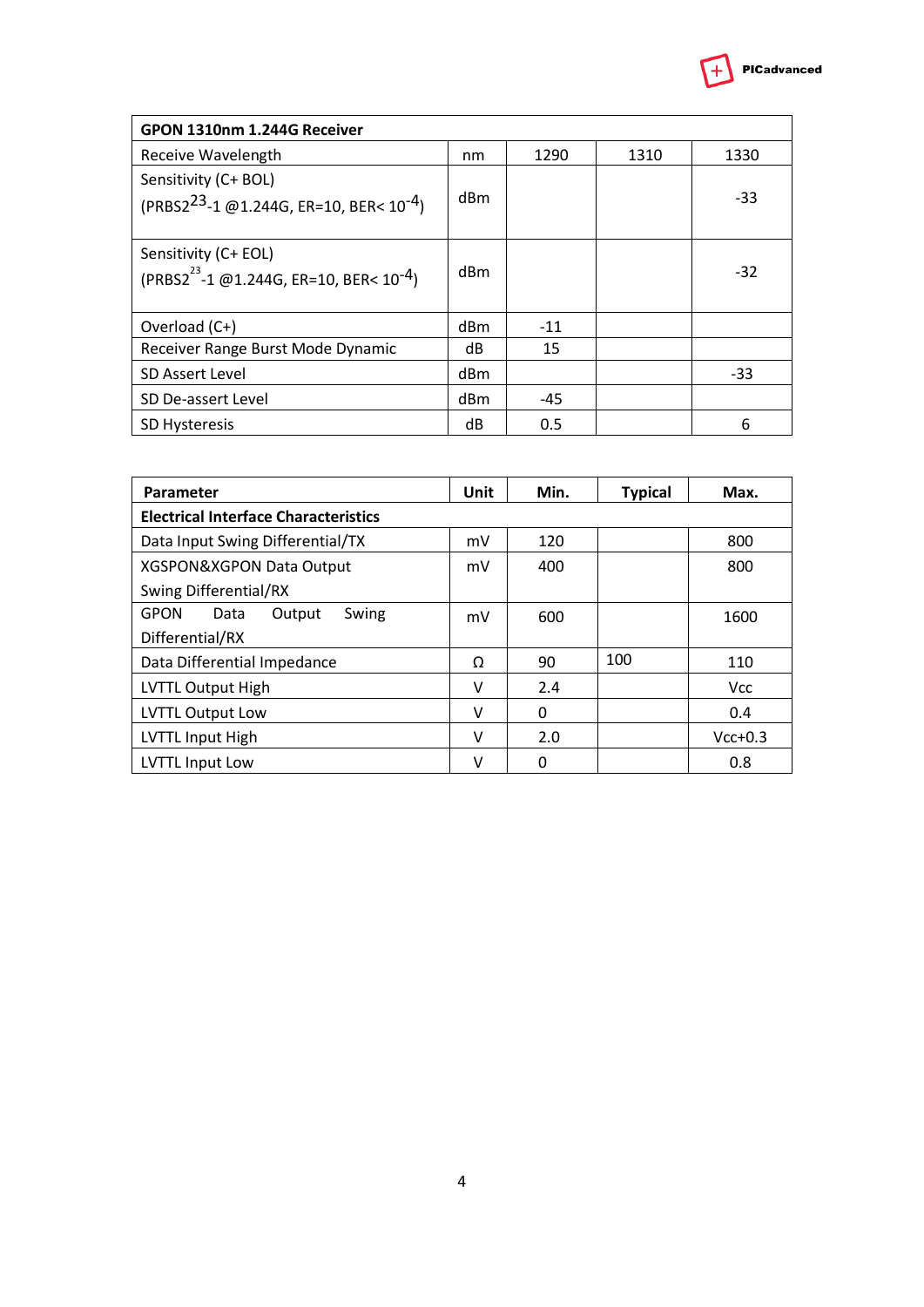

# **Timing Sequence for XGSPON&XGPON Burst Receiver**

ONU Input OLT RxSD OLT RxReset BCDR Reset 300ns 550ns  $\triangleleft$ 100ns 40ns  $-250$ ns 440ns **Preamble ONU2** Payload **Preamble ONU2** 

Notice, the RxRESET pulse should be both works well when it is in the guard time or preamble time.



| <b>Parameter</b>                    | Unit | Min. | <b>Typical</b> | Max. |
|-------------------------------------|------|------|----------------|------|
| <b>Burst Timing Characteristics</b> |      |      |                |      |
| XGSPON Guard Time (Tg)              | ns   |      | TBD (32Byte?)  |      |
| XGSPON Settling Time (Ts)           | ns   |      | 100            |      |
| XGPON Guard Time (Tg)               | ns   |      | 25.6 (8Byte)   |      |

Ranging mode: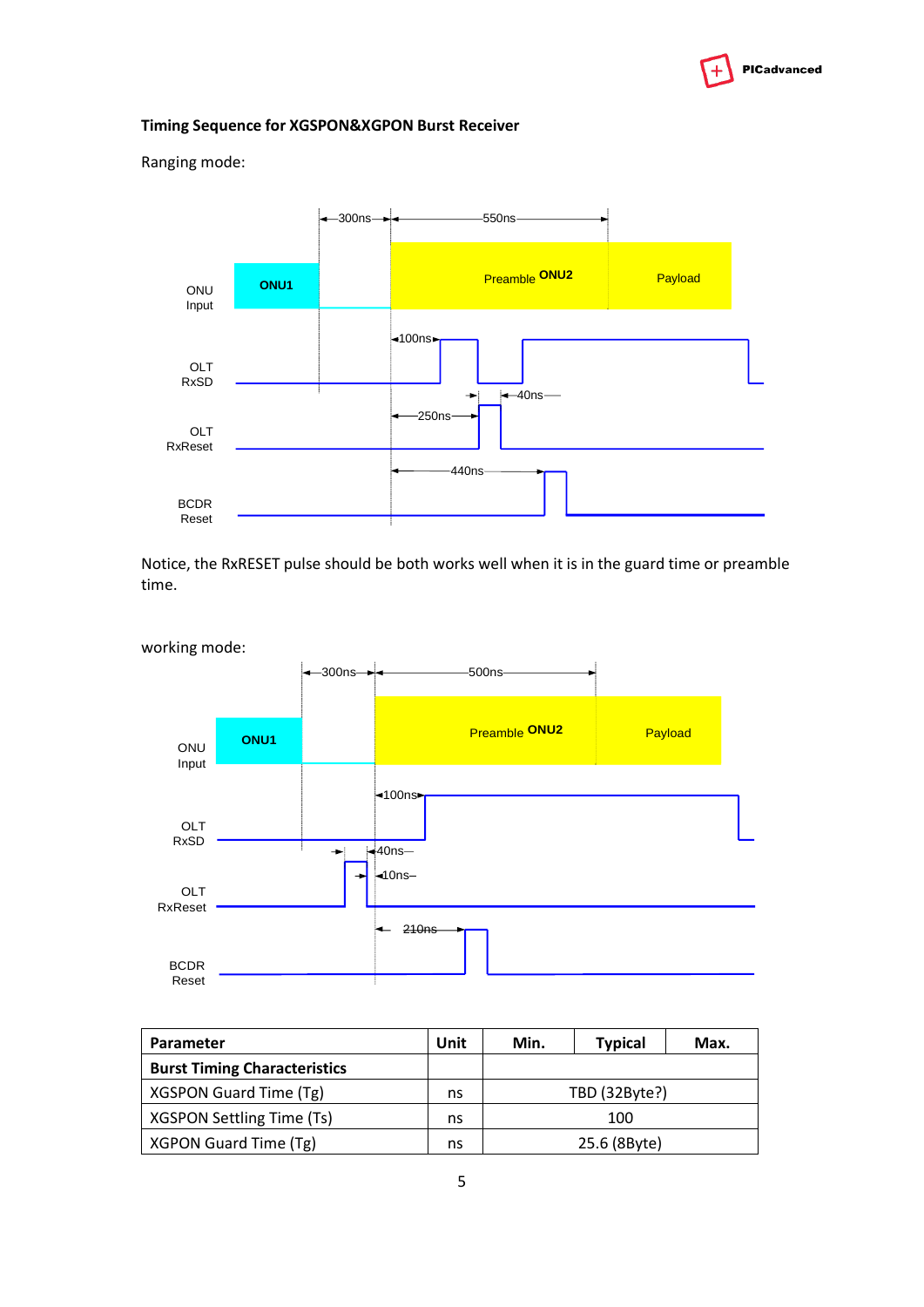

| XGPON Settling Time (Ts)          | ns | 100          |    |  |
|-----------------------------------|----|--------------|----|--|
| GPON Guard Time (Tg)              | ns | 25.6 (4Byte) |    |  |
| <b>GPON Settling Time (Ts)</b>    | ns | 19.2 (3Byte) |    |  |
| GPON Reset Pulse Width (Tr)       | ns | 12.8         |    |  |
| <b>GPON SD Assert Time (TSDA)</b> | ns |              | 24 |  |
| GPON SD De-assert Time (TSDD)     | ns |              | 10 |  |

**Note1**: the OLT GPON RxRESET signal can be effective when in the Guard Time duration (Ranging Mode) or in the Preamble Time duration (Working Mode).

**Note2**: the OLT GPON RxSD signal will be level '0' when the RxRESET signal equals to '1', and it will be level '1' after the input ONU optical signal detected, and its level will be held before the next RxRESET pulse coming.



### **Timing Sequence for RSSI**

| Parameter                               | Unit | Min. | <b>Typical</b> | Max.       |
|-----------------------------------------|------|------|----------------|------------|
| <b>RSSI Timing Characteristics</b>      |      |      |                |            |
| ONU Package Length (Tont)               | ns   | 1000 | 1200           | 1700       |
| RSSI Trigger Delay (Ttd)                | ns   | 100  | 300            | 400        |
| RSSI Trigger Pulse Width (Tw)           | ns   | 600  |                | Tont - Ttd |
| Internal $I^2C$ Delay (T <sub>p</sub> ) | us   |      |                | 500        |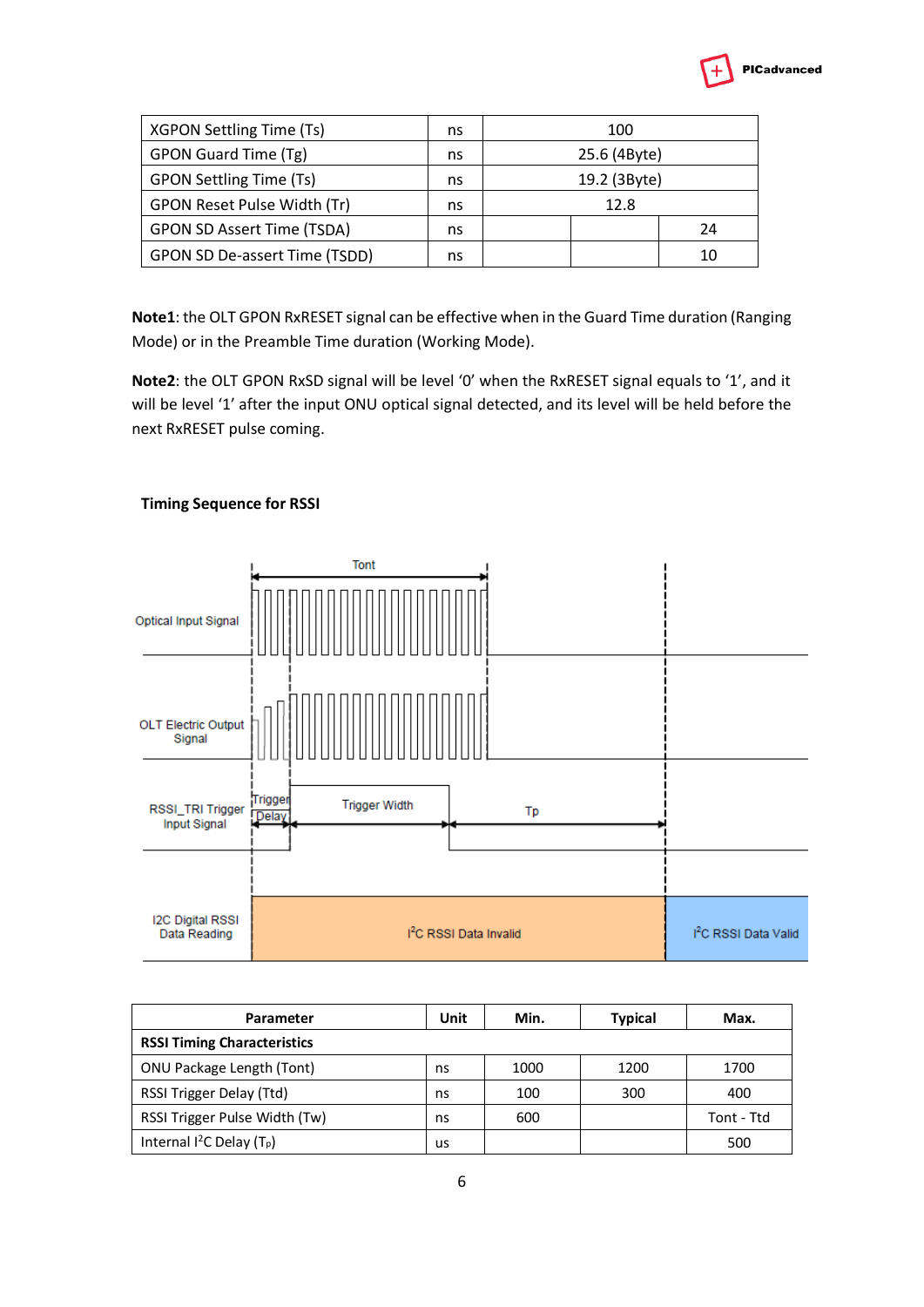

| XGSPON ONU Power Range (Pmon)      | dBm | -30 |        | -10 |
|------------------------------------|-----|-----|--------|-----|
| XGPON ONU Power Range (Pmon)       | dBm | -31 |        | -11 |
| <b>GPON ONU Power Range (Pmon)</b> | dBm | -32 |        | -10 |
| <b>RSSI Monitoring Error</b>       | dB  |     | $+/-2$ |     |

## **PIN Definition**

| Pin          | Symbol           | Level / Logic Description |                                                             |
|--------------|------------------|---------------------------|-------------------------------------------------------------|
| No.          |                  |                           |                                                             |
| $\mathbf{1}$ | GPON_TD+         | CML-I                     | GPON OLT Transmitter Non-Inverted Data Input,               |
|              |                  |                           | 2.488Gbps, AC-coupled                                       |
| 2            | GPON_TD-         | CML-I                     | GPON OLT Transmitter Inverted Data Input, 2.488Gbps,        |
|              |                  |                           | AC-coupled                                                  |
| 3            | GND              |                           | Module Ground                                               |
| 4            | <b>SDA</b>       | LVTTL-I/O                 | 2-Wire Serial Interface Data Line                           |
| 5            | <b>SCL</b>       | <b>LVTTL-I</b>            | 2-Wire Serial Interface Clock                               |
|              |                  |                           | GPON Receiver Inverted Data Output, 1.244Gbps,              |
| 6            | GPON_RD-         | LVPECL-O                  | DC-coupled.                                                 |
| 7            | Reset/Rateselect | <b>LVTTL-I</b>            | When act as the Rateselect PIN, for selecting 9.953Gbps     |
|              | (*Note1)         |                           | this signal is in standard LVTTL level, that is, Low level  |
|              |                  |                           | $<$ 0.4V and high level $>$ 2V, but for selecting 2.488Gbps |
|              |                  |                           | this signal is in not standard LVTTL level, that is, Low    |
|              |                  |                           | level $>0.9V$ and $< 1.9V$ , and high level $> 2V$ .        |
| 8            | XGSPON&XGPO      | LVTTL-O                   | XGSPON&XGPON Receiver Signal Detected Indicator             |
|              | N RxSD           |                           |                                                             |
|              |                  |                           | according to the relative control register, to act as       |
|              |                  |                           | RSSITrig or TxDis input PIN. When acting as RSSITrig,       |
| 9            | RSSITrig/TxDis   | <b>LVTTL-I</b>            | active high to trigger the RSSI sampling. When acting as    |
|              |                  |                           | TxDis, active high to turn off transmitter laser output.    |
|              |                  |                           | GPON Receiver Non-Inverted Data Output, 1.244Gbps,          |
| 10           | GPON_RD+         | LVPECL-O                  | DC-coupled.                                                 |
| 11           | GND              |                           | Module Ground                                               |
| 12           | XGSPON&XGPO      | CML-O                     | XGSPON&XGPON Receiver Inverted Data Output,                 |
|              | N_RD-            |                           | 9.95/2.488Gbps, DC-coupled                                  |
|              | XGSPON&XGPO      |                           | XGSPON&XGPON Receiver Non-Inverted Data Output,             |
| 13           | N_RD+            | CML-O                     | 9.95/2.488Gbps, DC-coupled                                  |
| 14           | GPON_RxSD        | LVTTL-O                   | <b>GPON Receiver Signal Detected Indicator</b>              |
| 15           | VCC3_RX          |                           | +3.3V Tx Power Supply                                       |
| 16           | VCC3 TX          |                           | +3.3V Rx Power Supply                                       |
| 17           | <b>GPON RST</b>  | <b>LVTTL-I</b>            | <b>GPON Receiver Reset, high active</b>                     |
| 18           | XGSPON&XGPO      | CML-I                     | XGSPON Transmitter Non-Inverted Data Input,                 |
|              | $N$ _TD+         |                           | 9.95Gbps, AC-coupled                                        |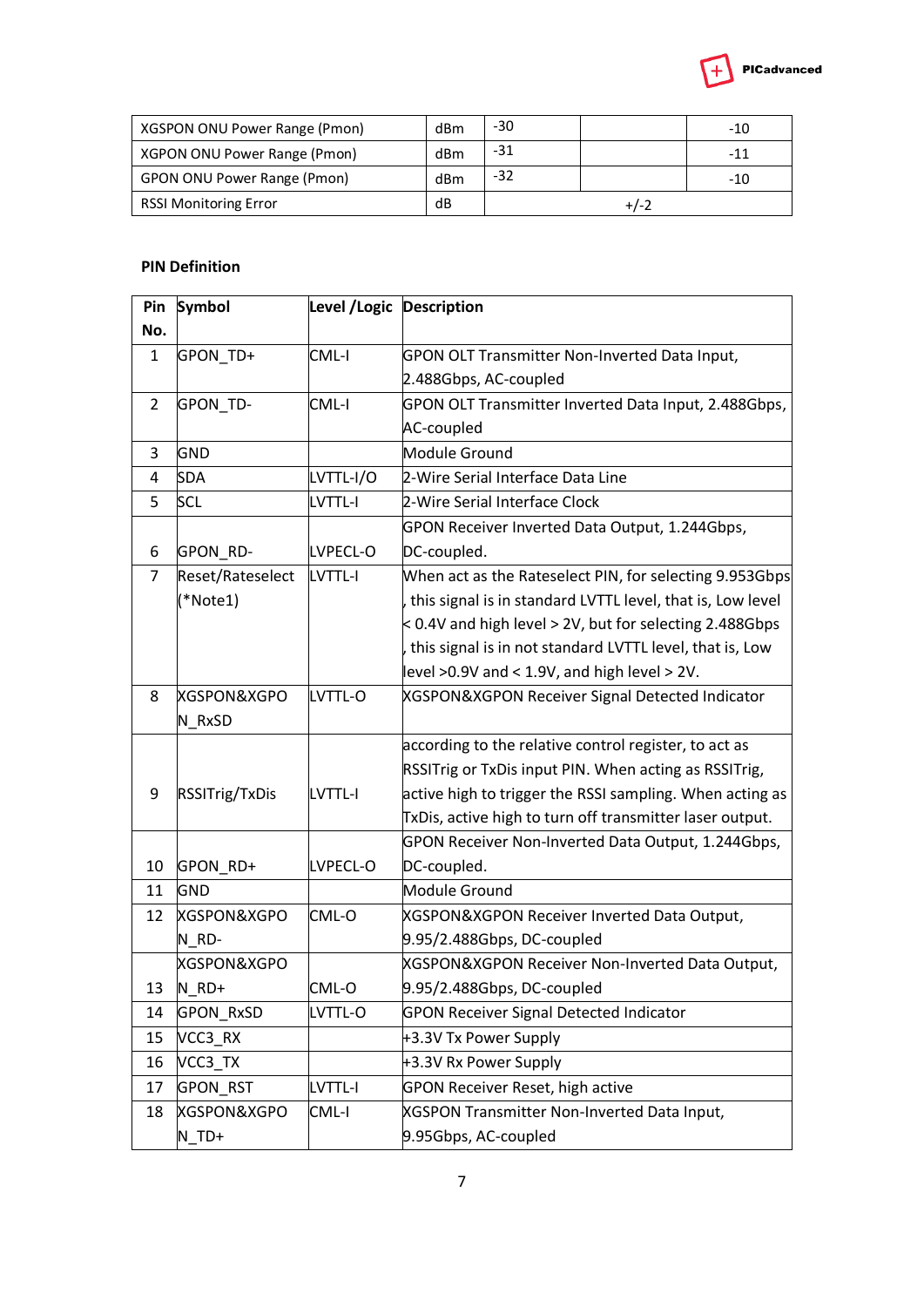

| 19 | XGSPON&XGPO CML-I | XGSPON Transmitter Inverted Data Input, 9.95Gbps, |
|----|-------------------|---------------------------------------------------|
|    | N<br>TD-          | AC-coupled                                        |
|    | <b>GND</b>        | Module Ground                                     |



**Note1:** the OLT Reset/Rateselect signal is 3-level signal, that is, the Reset/Rateselect for selecting 2.488Gbps, it's low level should be in the range of [0.9V..1.9V] but not the normal LVTTL range [0..0.4V], and the Reset/Rateselect for selecting 9.953Gbps, it's low level should be in the range of the normal LVTTL range [0..0.4V]. For the normal OLT MAC Chip, some additional circuit (something like the following diagram) should be added to make the individual Reset and RateSelect LVTTL signals into the multiplexed Reset/Rateselect 3-level signal.

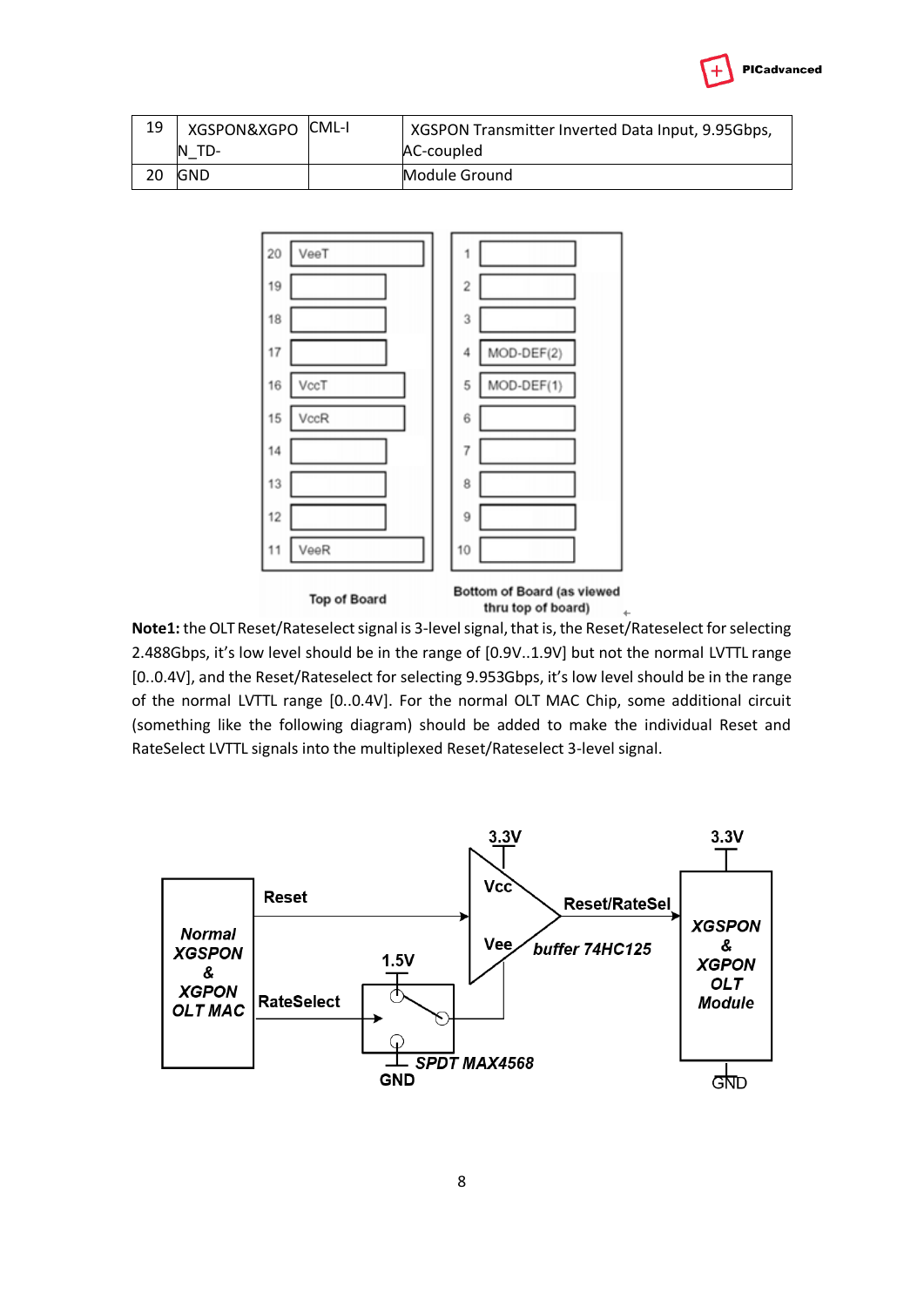

### **Typical Interface Circuit**

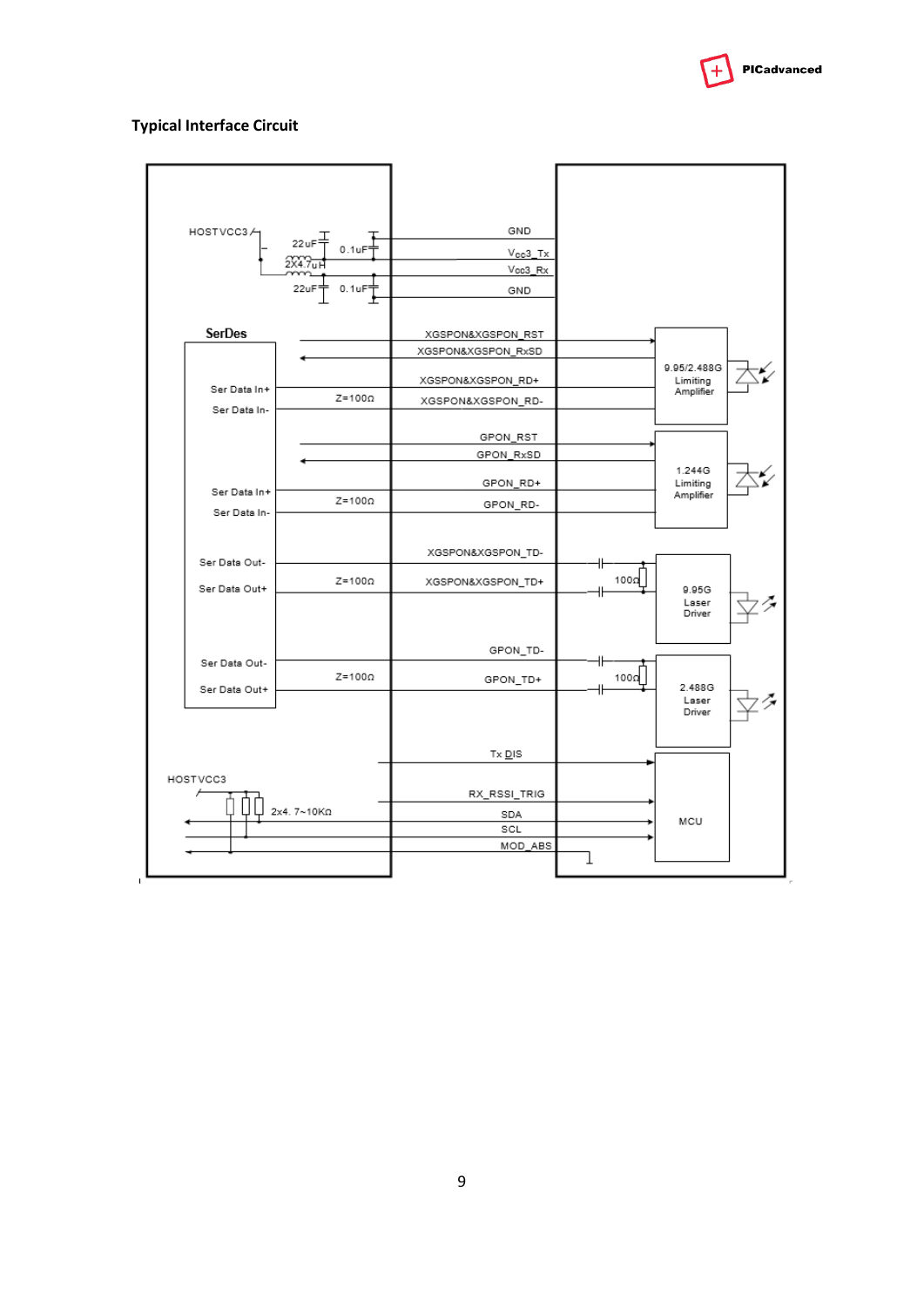

#### **EEPROM Memory Map**



| <b>Address</b>         | Parameter           | Range                  | <b>NOTES</b>          |
|------------------------|---------------------|------------------------|-----------------------|
| 96-97                  | Temperature         | -40 to 125°C           | $1LSB=1/256^{\circ}C$ |
| 98-99                  | Vcc Voltage         | 0V to 6.55V            | $1LSB=0.1mV$          |
| 100-101                | 10G TX Bias Current | 0 to 262mA             | 1LSB=4uA              |
| 102-103                | 10G TX Power        | $-37$ to $11.2$<br>dBm | $1LSB=0.2uW$          |
| 104-105                | 10G/2G RX Power     | -40 to 8.2 dBm         | $1LSB=0.1uW$          |
| 106-107                | 2G TX bias current  |                        | $1LSB = 4uA$          |
| 108-109<br>2G TX Power |                     | $-37$ to $11.2$<br>dBm | $1LSB=0.2uW$          |

### **EEPROM (0xA2) RSSI selection**

| <b>Address</b> | <b>Bit</b> | <b>Name</b>                             | <b>Description</b>                                                                                                   |
|----------------|------------|-----------------------------------------|----------------------------------------------------------------------------------------------------------------------|
| 118            | 7          | <b>RSSI Select</b>                      | Writing "0" for XGPON RSSI Monitor; Writing "1" for<br>GPON RSSI Monitor. Default power-up value is "0".             |
| 118            | 6          | RSSI/TX disable<br>Select               | When set "0", PIN9 input as TX_Disable input; When<br>set "1", PIN9 as RSSI input. Default power-up value is<br>"0". |
| 118            | 5          | XGSPON&XGPON<br>TX_disable<br>Selection | When set "0", PIN9 input as XGSPON&XGPON<br>TX Disable input; Default power-up value is "0".                         |
| 118            | 4          | <b>GPON TX disable</b><br>Selection     | When set "0", PIN9 input as GPON TX Disable input;<br>Default power-up value is "0".                                 |

**Note:** the Tx\_XGSPON&XGPON and Tx\_GPON can be disabled simultaneously or individually